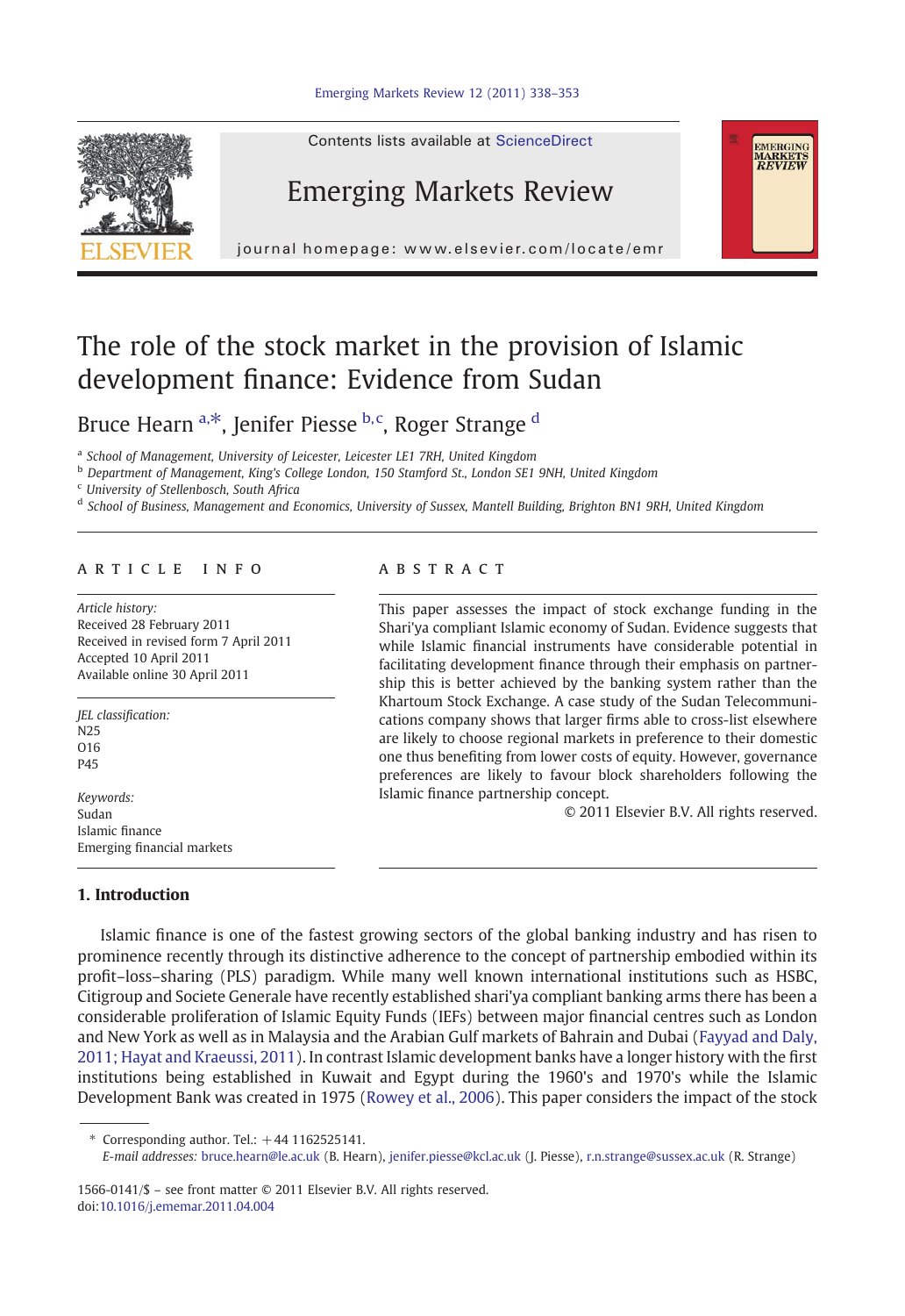exchange as opposed to banking sector in the provision of cost effective Islamic development finance. Furthermore it considers the implications arising from full shari'ya compliance in terms of market segmentation and the cost of equity experienced by listed firms. As such we extend the literature which is largely based on the normative prescriptions of Islamic finance as a discipline (see [El-Din and El-Din \(2002\)](#page--1-0) [and Naughton and Naughton \(2000\)](#page--1-0) for an extended discussion) in considering the practical implications on listed firms arising from full shari'ya compliance with a case study on the Sudan Telecommunications company (Sudatel) that has been able to list on regional exchanges away from its home market.

In particular we find evidence that full shari'ya compliance leads to higher costs of equity experienced by listed firms that can be mitigated through cross-listing. Furthermore we highlight that the significant relationship orientated nature of Islamic finance infers that the often well developed banking sector in many developing countries is better placed to administer shari'ya compliant financial products alongside microcredit institutions as opposed to stock market institutions.

The paper is structured as follows. Section 2 presents the theoretical aspects of Islamic economics and finance as a sub-discipline before introducing the principle factors governing regulation and product design in this context. [Section 3](#page--1-0) reviews the prominent Middle East and North African (MENA) regional stock exchanges and the institutions defining the Khartoum Stock Market (KSE). [Section 4](#page--1-0) studies the role of the KSE in the financing strategy of the Sudan Telecommunications company, an example of a prominent multinational enterprise in a developing Islamic economy. [Section 5](#page--1-0) concludes and suggests policy implications.

## 2. Theoretical background to Islamic financial markets

The relatively recent emergence of Islamic economic institutions in the MENA region is largely due to the reassertion of Islamic values following the post-colonial period during which Western and Marxist principles dominated [\(Kuran, 1995\)](#page--1-0) as countries aligned themselves to the capitalist or socialist orders of the Cold War ([Chapra, 1993\)](#page--1-0).

Islam represents a system of beliefs based on the interpretation of passages from the Qu'ran and various Had'ith and Sunnah, which are short texts concerning customs of the Muslim community and relating experiences of the prophet Mohammed ([Pryor, 2007](#page--1-0)). These form the basis of Shari'ya law, which permeates all areas of the wider Islamic system, including economics, finance, law, politics and government as integral component parts, and which have common values of Islamic social justice ([Asutey, 2007\)](#page--1-0). However, as [Pryor \(2007\)](#page--1-0) notes, Muslim policy makers are faced with considerable dilemmas over omissions from canonical texts, as well as differing translations and contradictory interpretation of these doctrinal sources by the various schools of Muslim jurisprudence [\(Pryor, 2007; El-](#page--1-0)[Din and El-Din, 2002\)](#page--1-0).

But while the political economy aspects of the Islamic system encompasses all component of a social system the central belief of Islamic economics is that individuals are merely the trustees of wealth and capital owned by God [\(Asutey, 2007; Chapra, 1993](#page--1-0)). As Islamic economics is only one part of the wider system where individuals have common values and adhere to Shari'ya principles the ethical behavioural norms of Islam are fully integrated with economic motives. Thus, ethical actions of the individual within this system are not voluntary but rather defined as part of the revealed knowledge derived from the teachings of the Qu'ran. Shari'ya law is thus the binding set of principles that govern the economic, social, ethical and religious aspects of Islamic society ([Iqbal, 1997\)](#page--1-0). Therefore, the Islamic order can be viewed as providing "the economic system with its basis and objectives on one hand, and with its axioms and principles on the other" ([Kahf, 2003](#page--1-0)). Consequently the normative prescriptions of Islamic economics are operationalised through axioms, or fundamental principles, which provide a basis for rationalising and verifying knowledge [\(Asutey, 2007](#page--1-0)).

#### 2.1. Islamic finance

The Islamic financial system is founded and regulated on the same Shari'ya principles as the overall economy and society [\(Iqbal, 1997\)](#page--1-0). These dictate the nature of contracts traded and the design of institutions to support the market and regulation of participants' behaviour. Individuals within an Islamic financial system will be subject to behavioural norms, which give rise to very different assumptions to